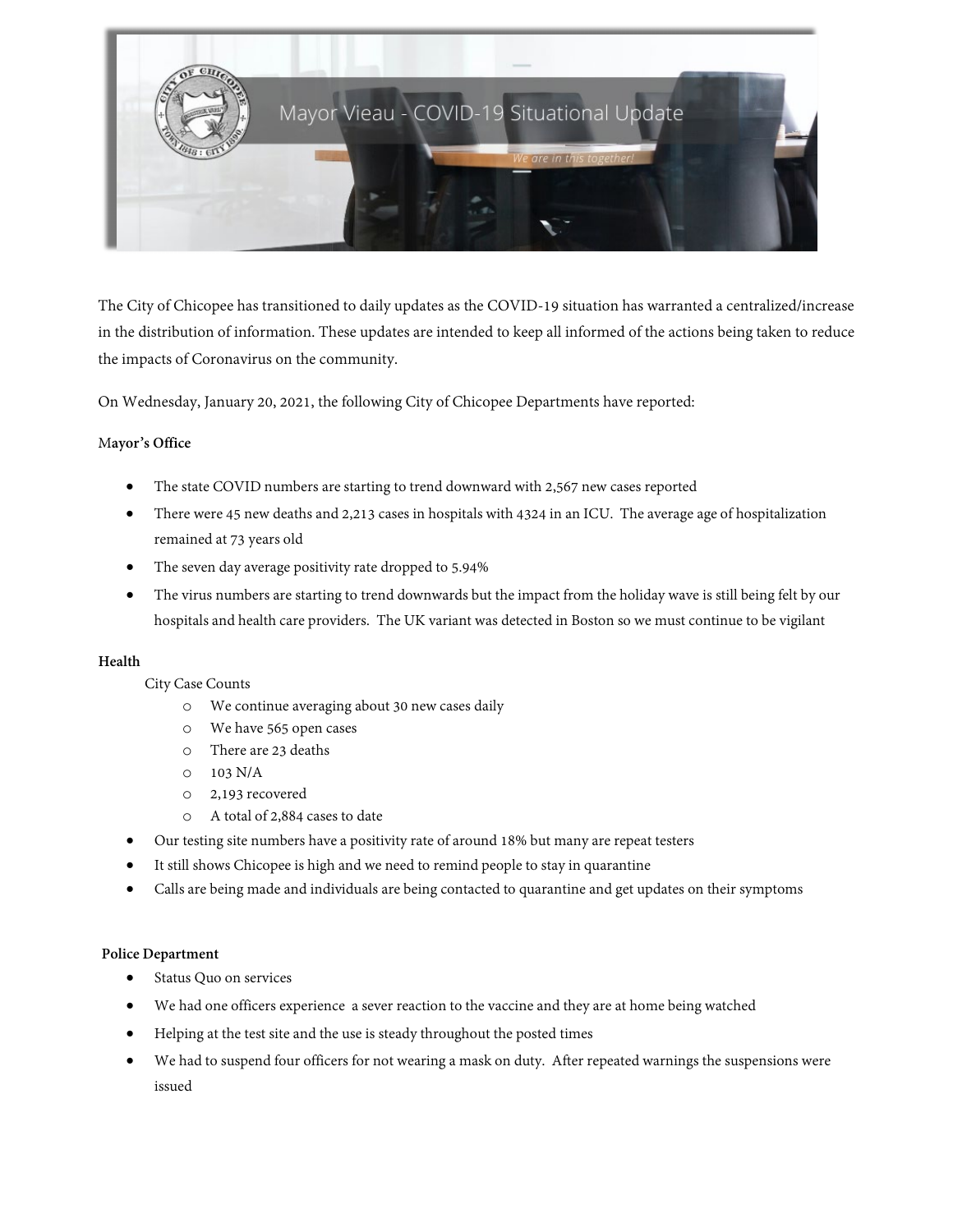## **Fire Department**

- Status quo on services and two firefighters returned
- One of the two firefighters that were in the hospital was released home and continues to recover
- We are monitoring the one firefighter in the hospital

#### **Emergency Management**

- Services and staffing are status quo
- The relocated test center at the Senior Center is working well
- Vaccine distribution is being tracked and monitored as we move through the phases
- There is no information being provided by the state on the next phase for seniors over 65 years old
- We are working on plans for seniors who cannot drive and do not have access to a driver. Possible vaccination sites at the Kida Apartments, McKinely House and other non-nursing home senior living areas are being discussed
- We are looking at the possibility of establishing a walk in testing site for areas where individuals who do not drive can obtain tests

#### **Safety**

- Status Quo on staffing
- We had 347 tests conducted yesterday with 46 positive results. Many of the individuals are repeat testers
- An e-mail reminder was sent out to all Department Heads and employees reminding them to wear masks, wash their hands frequently and stay home if they feel ill
- Those employees who do not have access to email will have their Department Head remind them of these safeguards

# **DPW**

- Status quo on staffing
- We had one more staff member test positive when going for a routine doctor visit. Two fellow employees were contacted and have gone for testing today

# **COA**

Status Quo on staff